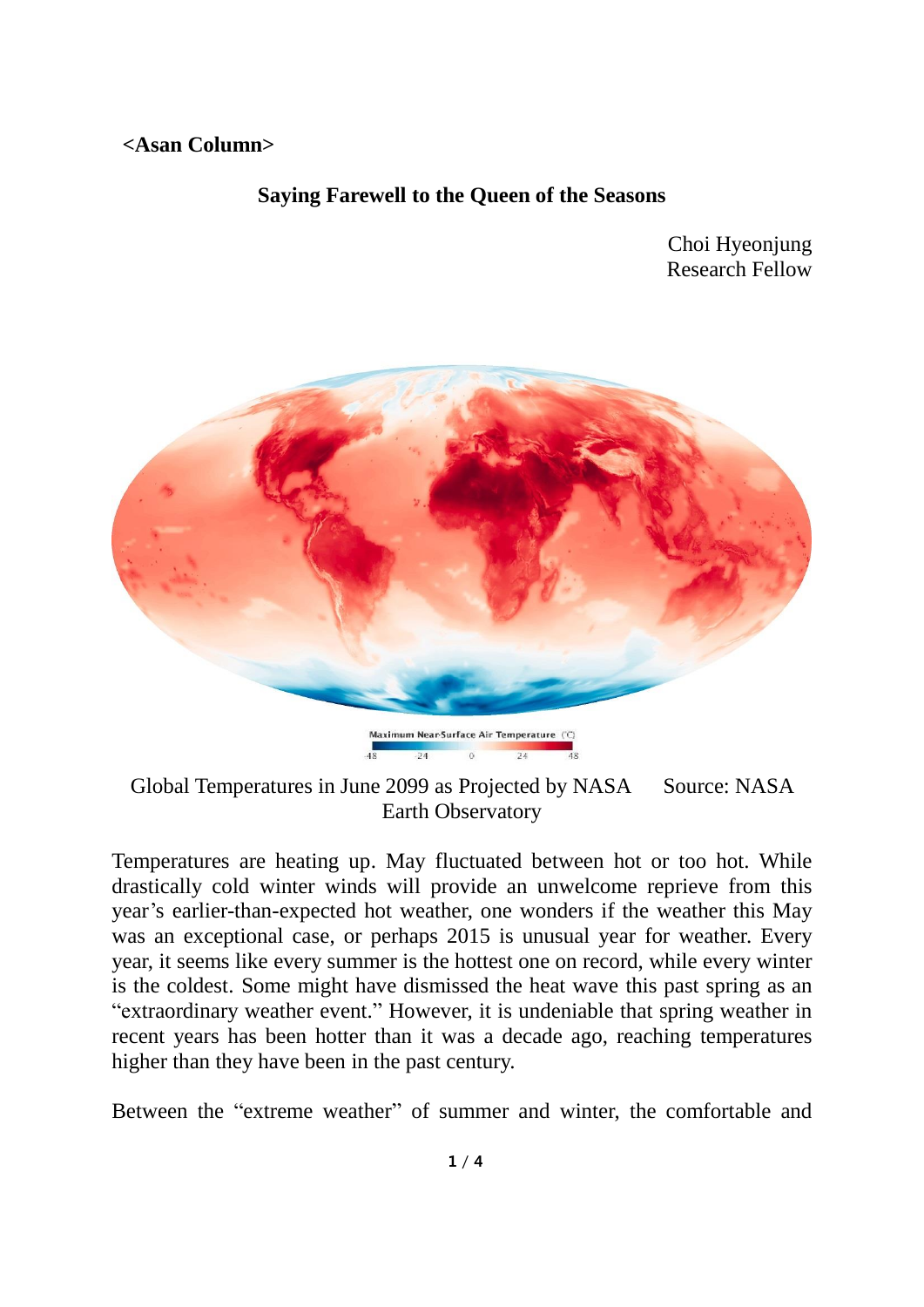pleasant spring and fall usually allow us to take a breather. In particular, following a cold winter, the weather in May, the "queen of the seasons," allows us to prepare for the sultry summer. Of course, the weather fluctuates so much that particularly hot or cold days can be found in any year regardless of the season. However, if these fluctuations become regular patterns over a span of 30 years or more, it is then considered a climate characteristic. The familiar way of describing the Republic of Korea as having four distinct seasons of spring, summer, fall, and winter is to delineate our country's varying climate.

Although the ever-changing daily weather forecast may be frustrating, today's weather does not disturb our daily lives much. At times the weather may defy forecasts and unexpectedly rain on the day of a picnic, but such events will eventually fade from memory. However, it is a different story if we are talking about a permanent change in climate. According to data released by the Korea Meteorological Administration (KMA), the average May temperature in Korea for the last 30 years (1981-2010) was 17.2°C, but this year it was 18.6°C, 1.4°C higher than the average. These temperatures are the hottest since the KMA started keeping nationwide meteorological records in 1973. Last May, the KMA issued its first heat wave advisory since it implemented a heat wave alert system in 2008 (issued when daytime highs stay above 33℃ for two or more consecutive days). This year, heat wave advisories were announced a week earlier than last year. Moreover, the recent heat waves have been accompanied by severe droughts, impacting everyday life and the national economy.

The scorching heat earlier this year may be attributed to a "Super El Niño" event that is occurring for the first time in 18 years since 1997. The El Niño phenomenon is characterized by a warm current that raises sea level temperatures by at least 0.5℃ higher than average across the eastern equatorial Pacific for more than six months. As of May, the sea surface temperature has been about 1.1℃ higher than usual and continuing to move upward. When the El Niño phenomenon occurs, Central and South America face heavy rainfall and flooding while weather in Asia and East Africa is hot and dry. However, the phenomenon is not simply a matter of facing warmer temperatures earlier in the year, the fundamental cause can be attributed to global warming. The Korean peninsula is not the only area that has lost its queen of the seasons. The entire planet has seen average temperatures rise 0.74℃ over the last century. Since the beginning of modern meteorological recordkeeping in 1880, the year 2010 saw the highest annual average temperature worldwide—indeed, nine of the ten years with the all-time highest average temperatures are concentrated in the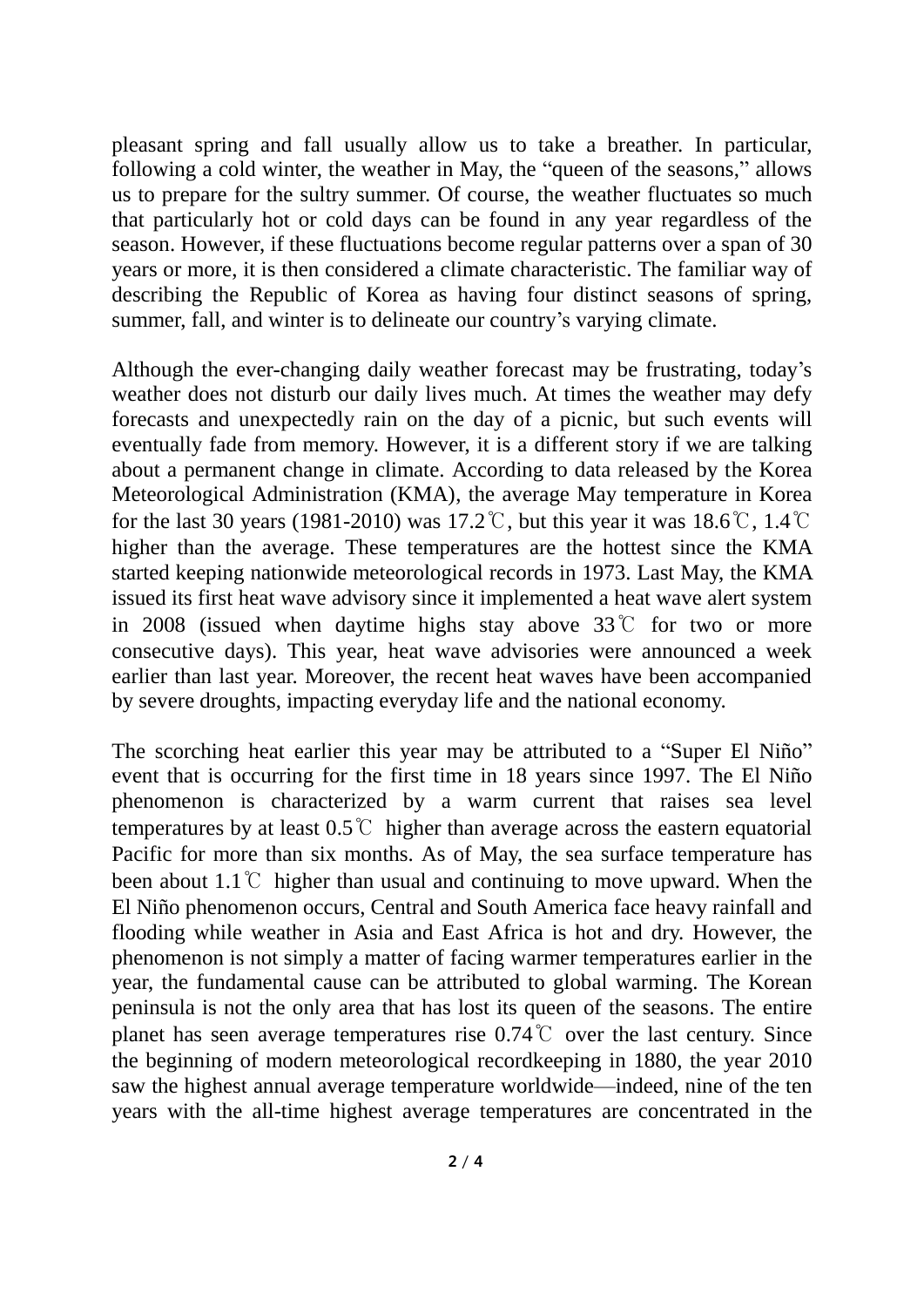twenty-first century. In recent years, we have seen the further accelerating phenomenon of global warming. Given that temperatures on the Korean peninsula in the past century have risen 1.8℃, double the global average, changes in May weather have not been limited to this year.

Considering the atmospheric characteristics shared across the Earth, severe warming of the Korean peninsula cannot be seen as our sole responsibility or arising from our actions alone. Nonetheless, how we view the global warming and climate change remains up to us. How people adapt psychologically to such phenomena takes place irrespective of taking care of one's health in the ecosystem, because the younger generations have no experience of past weather conditions. For today's youth, May weather is no longer the queen of the seasons but rather the arrival of sultry summer heat. It is already difficult to divide the four seasons according to a schematic approach; it is no longer as straightforward as saying spring is March through May, while summer is June through August. It has been long a time since regional specialties have squared with our common perceptions. For example, Daegu city is no longer a major producer of apples, pollack fish no longer live in our oceans while tropical species are now found off our southern coast. But do our intellectual and social infrastructures reflect these changes? Even today the encyclopedia lists Korea as a country with a temperate climate, while tropical crops such as mangoes and coffee are now cultivated as farm produce in Korea. What if our younger generation were to take a school entrance exam on these topics? Would we see another *Mujeup Satae* (a 1964 testing scandal in which a junior high school entrance exam included a question for which the "incorrect" response *mujeup*, or daikon radish juice, was ultimately accepted after parents protested that "mujeup" was the answer found in students' textbooks)?

People have begun moving beyond raising awareness of climate change, and global cooperative efforts are tackling the issue. Until now, our response to climate change has been focused on curbing greenhouse gas emissions and developing new energy sources. This is because the main culprit behind climate change is carbon emissions released from energy sources used to maintain modern human lifestyles. However, we have overlooked the investment as well as efforts needed to adapt to current climate change. As one research study has pointed out, out of a total \$331 billion in climate funding provided worldwide in 2013, including both private and public investments toward, only seven percent was used for adapting to climate change, compared to 91% invested in mitigating carbon emissions. Specifically, financial resources invested in the adaptation field come mostly from public investment and rarely from private